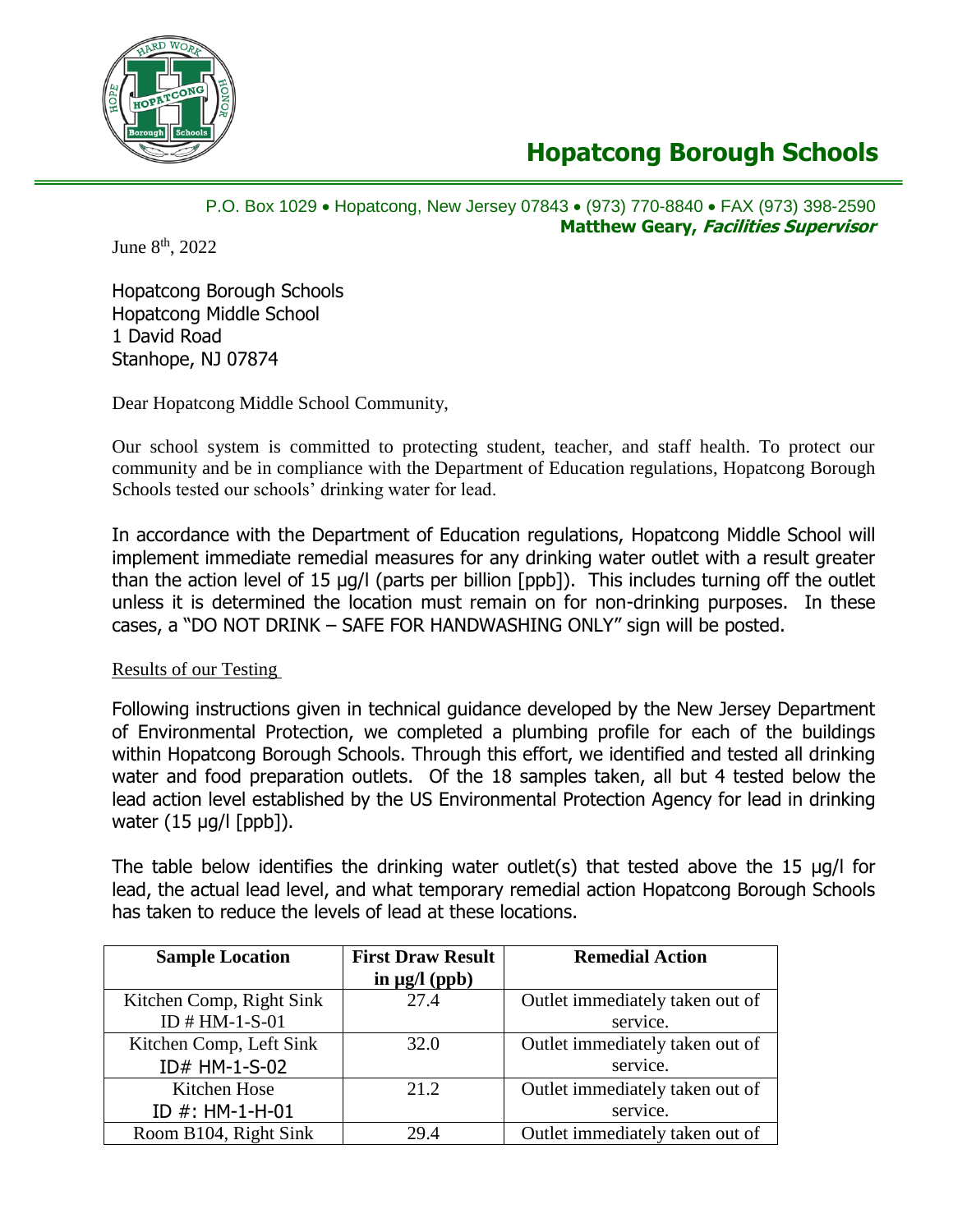| በር<br>۱M<br>. .<br>-<br>υυ<br>ᆚ<br>. .<br>. | CPTV1CP<br>o.<br>w. |
|---------------------------------------------|---------------------|
|---------------------------------------------|---------------------|

### Health Effects of Lead

High levels of lead in drinking water can cause health problems. Lead is most dangerous for pregnant women, infants, and children under 6 years of age. It can cause damage to the brain and kidneys, and can interfere with the production of red blood cells that carry oxygen to all parts of your body. Exposure to high levels of lead during pregnancy contributes to low birth weight and developmental delays in infants. In young children, lead exposure can lower IQ levels, affect hearing, reduce attention span, and hurt school performance. At *very* high levels, lead can even cause brain damage. Adults with kidney problems and high blood pressure can be affected by low levels of lead more than healthy adults.

## How Lead Enters our Water

Lead is unusual among drinking water contaminants in that it seldom occurs naturally in water supplies like groundwater, rivers and lakes. Lead enters drinking water primarily as a result of the corrosion, or wearing away, of materials containing lead in the water distribution system and in building plumbing. These materials include lead-based solder used to join copper pipe, brass, and chrome-plated brass faucets. In 1986, Congress banned the use of lead solder containing greater than 0.2% lead, and restricted the lead content of faucets, pipes and other plumbing materials. However, even the lead in plumbing materials meeting these new requirements is subject to corrosion. When water stands in lead pipes or plumbing systems containing lead for several hours or more, the lead may dissolve into the drinking water. This means the first water drawn from the tap in the morning *may* contain fairly high levels of lead.

## Lead in Drinking Water

Lead in drinking water, although rarely the sole cause of lead poisoning can significantly increase a person's total lead exposure, particularly the exposure of children under the age of 6. EPA estimates that drinking water can make up 20% or more of a person's total exposure to lead.

# For More Information

A copy of the test results is available in our central office for inspection by the public, including students, teachers, other school personnel, and parents, and can be viewed between the hours of 8:30 a.m. and 4:00 p.m. and are also available on our website at [https://www.hopatcongschools.org/p/facilities/.](https://www.hopatcongschools.org/p/facilities/) For more information about water quality in our schools, contact Matthew Geary at the Facilities Department at 973-770-8840 or email at mgeary@hopatcongschools.org.

For more information on reducing lead exposure around your home and the health effects of lead, visit EPA's Web site at **www.epa.gov/lead**, call the National Lead Information Center at 800-424- LEAD, or contact your health care provider.

If you are concerned about lead exposure at this facility or in your home, you may want to ask your health care providers about testing children to determine levels of lead in their blood.

Sincerely, Matthew Geary Facilities Supervisor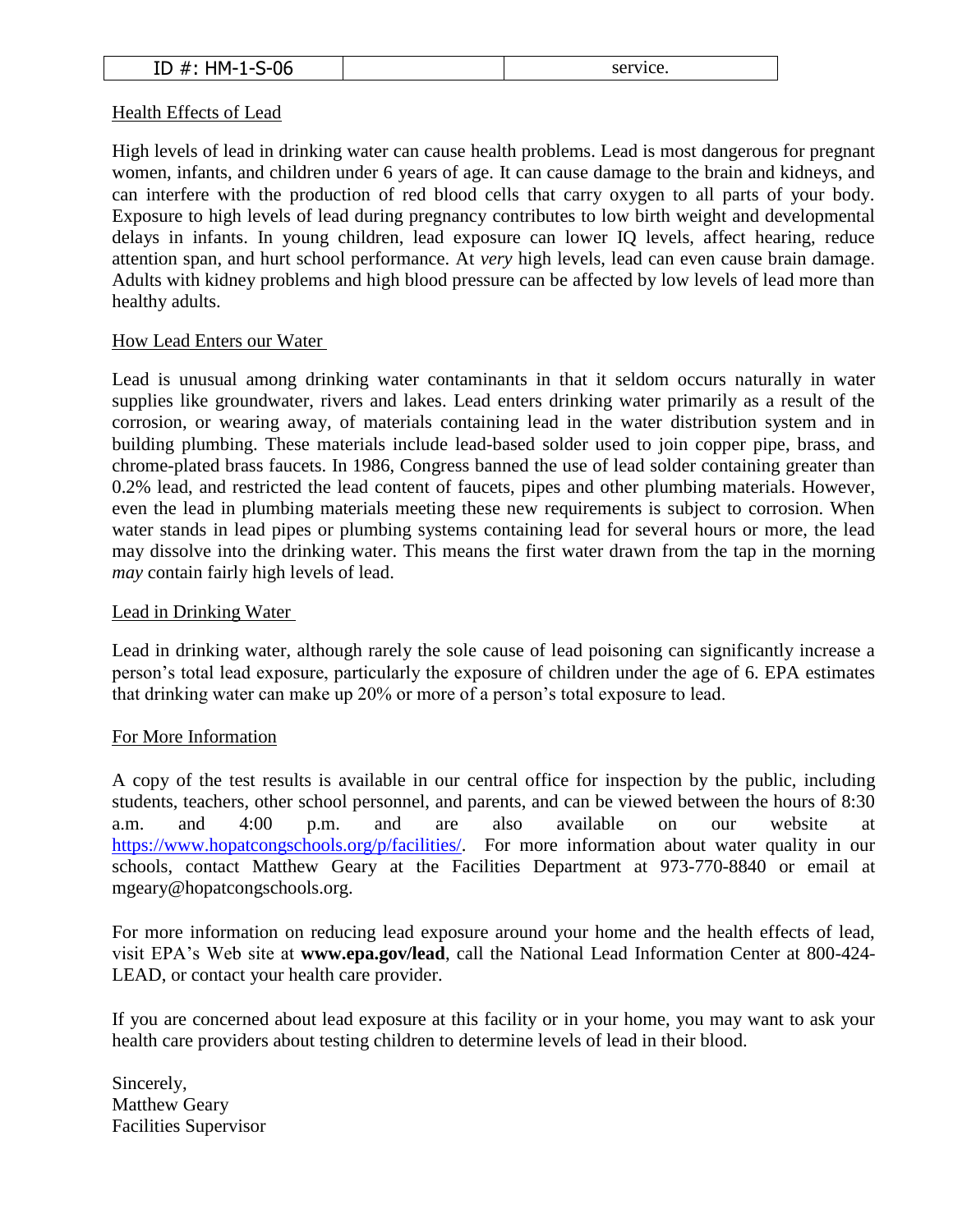

# **Chain of Custody**

- Environmental Lead -

| <b>Contact Information</b> |  |  |                                                                                                                                             |
|----------------------------|--|--|---------------------------------------------------------------------------------------------------------------------------------------------|
| $\sim$                     |  |  | $\mathcal{L}$ and $\mathcal{L}$ and $\mathcal{L}$ and $\mathcal{L}$ and $\mathcal{L}$ and $\mathcal{L}$ and $\mathcal{L}$ and $\mathcal{L}$ |

| <b>Client Company:</b> | Garden State Environmental, inc. | Project Number: 8402    |                         |
|------------------------|----------------------------------|-------------------------|-------------------------|
| <b>Office Address:</b> | 555 South Broad St.              | <b>Project Name:</b>    | Hopatcong Middle Schrol |
| City, State, Zip:      | Glen Rock, NJ, 07452             | <b>Primary Contact:</b> | Kaitlynn Pinero         |
| <b>Fax Number:</b>     | 201-652-0612                     | <b>Office Phone:</b>    | 201-652-1119            |
| <b>Email Address:</b>  | labreports@gseconsultants.com    | <b>Cell Phone:</b>      |                         |

iATL is accredited by the National Lead Laboratory Accreditation Program (NLLAP) to perform analytical testing of environmental samples for lead (Pb). The accreditation is through AIHA-LAP, LLC and several other nationally recognized state programs.

## Matrix/Method:

 $\overline{a}$ 

| Paint by AAS: ASTM D3335-85a, 2009                                    |
|-----------------------------------------------------------------------|
| Wipe/Dust by AAS: SW 846: 3050B: 700B, 2010                           |
| $\Box$ Air by AAS: NIOSH 7082, 1994                                   |
| Soil by AAS: EPA SW 846 (Soil)                                        |
| Water by AAS-GF: ASTM D3559-03D, US EPA 200.9                         |
| Other Metals (Cd, Zn, Cr) by AAS                                      |
| Toxicity Characteristic Leaching Procedure (TCLP) by AAS: US EPA 1311 |
| Other                                                                 |
| <b>Special Instructions:</b>                                          |
|                                                                       |

| $\Box$ 10 Day $\Box$ 5 Day $\Box$ 3 Day $\Box$ 2 Day $\Box$ 1 Day* $\Box$ 12 Hour** $\Box$ 6 Hour** $\Box$ RUSH**<br>* End of next business day unless otherwise specified. ** Matrix Dependent. *** Please notify the lab before shipping*** |
|-----------------------------------------------------------------------------------------------------------------------------------------------------------------------------------------------------------------------------------------------|
| Time EK<br>Date: $5 - 27 - 22$<br>Time:<br>Date:<br>Time:<br>Date:<br>Time:<br>Date:<br>نہ) ک<br>Time:<br>Date:<br>Time:<br>Date:                                                                                                             |
|                                                                                                                                                                                                                                               |

 $\sim 1$  -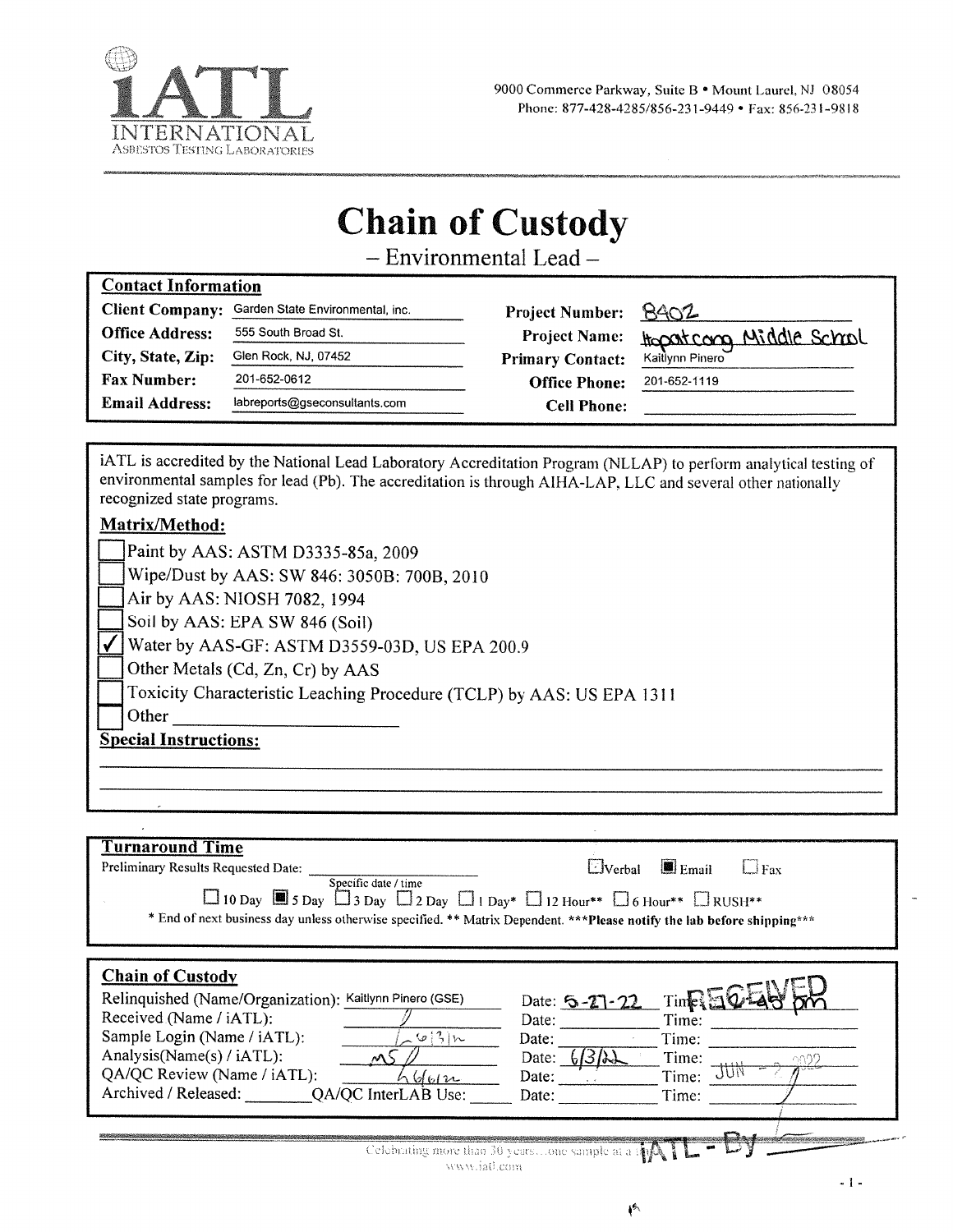

# **Sample Log**

-Environmental Lead-

Client: Garden State Environmental, inc.

Project: 8402: Hopat cong Middle Schod

Sampling Date/Time: 4-23-22 3:35 pm

| <b>Client Sample #</b> | iATL#      | Location/<br><b>Description</b> | Flow<br>Rate | <b>Start</b><br>End | <b>Sampling</b><br>time (min) | Area (ft2)<br>Volume (L) | <b>Results</b> |
|------------------------|------------|---------------------------------|--------------|---------------------|-------------------------------|--------------------------|----------------|
| $ANO-1-MC-01A$         | 7437715    | Hall by AIUI                    |              | 3:35<br>om          | inital                        |                          |                |
| $MN-1-BF-01N$          | 7437716    | Hall by AIDI                    |              | 3:36<br>om          | inifial                       |                          |                |
| $HM - LWC - O2A$       | 7437717    | Hall by AIOI                    |              | 3:37<br>pm          | inital                        |                          |                |
| $HM - LBF - O2A$       | 7437710    | Hall by Alol                    |              | 3:38<br>ρm          | initial                       |                          |                |
| $AN-1-S-ON$            | 7437713    | Kitchen comp, Right             |              | 3:39<br>om          | initial                       |                          |                |
| HM-1-5-02A             | 7437720    | Kitchen comp, left              |              | 3:40<br>ρm          | initial                       |                          |                |
| $HM-1-S-03A$           | $743\%221$ | Kitchen Island                  |              | 3:3!                | Initial                       |                          |                |
| $AM-H-H-MH$            | 7437722    | Kitchen Hose                    |              | 3:42<br>pm          | initial                       |                          |                |
| $HM - 1 - k - 03A$     | 7437723    | Hall by MIR, felt               |              | 3:45<br>ρm          | inital                        |                          |                |
| $HR - 1 - BF - O3A$    | 7422222    | Hall by MII2, feft              |              | 3:46<br>om          | initial                       |                          |                |
| $AM-1-WC-O4A$          | 学識2型学少年    | HOLL by MIL2, REGINT            |              | 3:47<br>pΜ          | mitial                        |                          |                |
| $HM - L - BF - O4A$    | 7437726    | Hall by MII2, Right             |              | 3:49<br>DM          | mitial                        |                          |                |
| $AM - 5 - O6A$         | 74337.07   | Room BIOA, Right                |              | 3:51<br>$\rho$ m    | initial                       |                          |                |
| HM-1-S-07A             | 143.77.5   | Room Blog, felt                 |              | 3:52<br>ρm          | mitial                        |                          |                |
| HM-LWC-OSA             | 7437729    | Hall by Blog, felt              |              | 3:53<br>pm          | mitial                        |                          |                |

\* = Insufficient Sample Provided to Perform QC Reanalysis (<200mg)<br>\*\* = Insufficient Sample Provided to Analyze (<50mg) \*\*\*= Matrix / Substrate Interference Possible<br>FB = Method Requires the submittal of blank(s). ML = Mul

These preliminary results are issued by iATL to expedite procedures by clients based upon the above data. iATL assumes that all of the sampling methods and data upon which these results are based, has been accurately supplied by the client. These results may not have been reviewed by the Laboratory Director. Final Certificate of Analysis will follow these preliminary results. The signed COA is to be considered the official results. All EPA, HUD, and NJDEP conditions apply.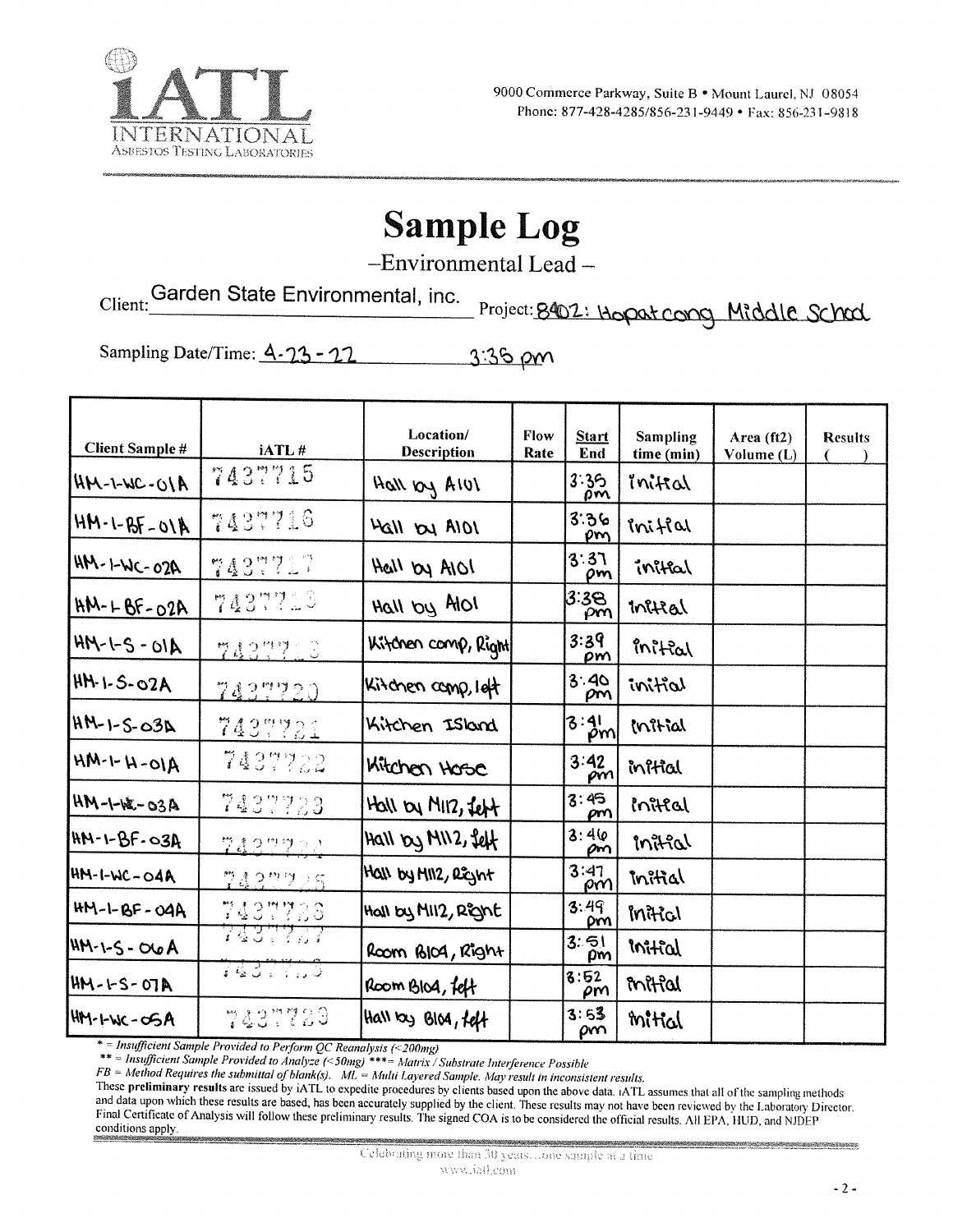

# **Sample Log**

-Environmental Lead-

Client: Garden State Environmental, inc. Project: 8402: Hopat cong Middle School

Sampling Date/Time: 4-23-27 3:36 pm

| <b>Client Sample #</b> | iATL#         | Location/<br><b>Description</b> | Flow<br>Rate | <b>Start</b><br>End | Sampling<br>time (min)                                                                                                            | Area (ft2)<br>Volume (L) | <b>Results</b> |
|------------------------|---------------|---------------------------------|--------------|---------------------|-----------------------------------------------------------------------------------------------------------------------------------|--------------------------|----------------|
| $AB = -99 - 141$       | 7437730       | HOII by BIOG, $f_{eff}$         |              | 3:53<br>ρm          | initial                                                                                                                           |                          |                |
| $AM - 1 - BY - O6A$    | 7437731       | $ $ Hall $ y $ , BIO4, Right    |              | 8.54<br>$\rho m$    | inital                                                                                                                            |                          |                |
| $AN-1-M-1-M$           | 7437732       | Hall by BIO4, Right             |              | 3.56<br>pm          | mitial                                                                                                                            |                          |                |
| HM-2022-FBA            | 7437733       | field Blank                     |              |                     | initial                                                                                                                           |                          |                |
|                        |               |                                 |              |                     | $\begin{bmatrix} \mathcal{Q}_\mathbf{r} \\ \mathcal{Q}_\mathbf{r} \end{bmatrix} = \mathcal{Q}_{\mathbf{q}_\mathbf{r},\mathbf{r}}$ |                          |                |
|                        | Acidified NS  |                                 |              |                     | $\mathbf{z} = \mathbf{z} \times \mathbf{z}$                                                                                       |                          |                |
|                        | 850<br>6/6/22 |                                 |              |                     |                                                                                                                                   |                          |                |
|                        |               |                                 |              |                     |                                                                                                                                   |                          |                |
|                        |               |                                 |              |                     |                                                                                                                                   |                          |                |
|                        |               |                                 |              |                     |                                                                                                                                   |                          |                |
|                        |               |                                 |              |                     |                                                                                                                                   |                          |                |
|                        |               |                                 |              |                     |                                                                                                                                   |                          |                |
|                        |               |                                 |              |                     |                                                                                                                                   |                          |                |
|                        |               |                                 |              |                     |                                                                                                                                   |                          |                |
| $* = 1, , Cn$          |               |                                 |              |                     |                                                                                                                                   |                          |                |

\* = Insufficient Sample Provided to Perform QC Reanalysis (<200mg)<br>\*\* = Insufficient Sample Provided to Analyze (<50mg) \*\*\*= Matrix / Substrate Interference Possible<br>FB = Method Requires the submittal of blank(s). ML = Mu

These preliminary results are issued by iATL to expedite procedures by clients based upon the above data. iATL assumes that all of the sampling methods and data upon which these results are based, has been accurately supplied by the client. These results may not have been reviewed by the Laboratory Director. Final Certificate of Analysis will follow these preliminary results. The signed COA is to be considered the official results. All EPA, HUD, and NJDEP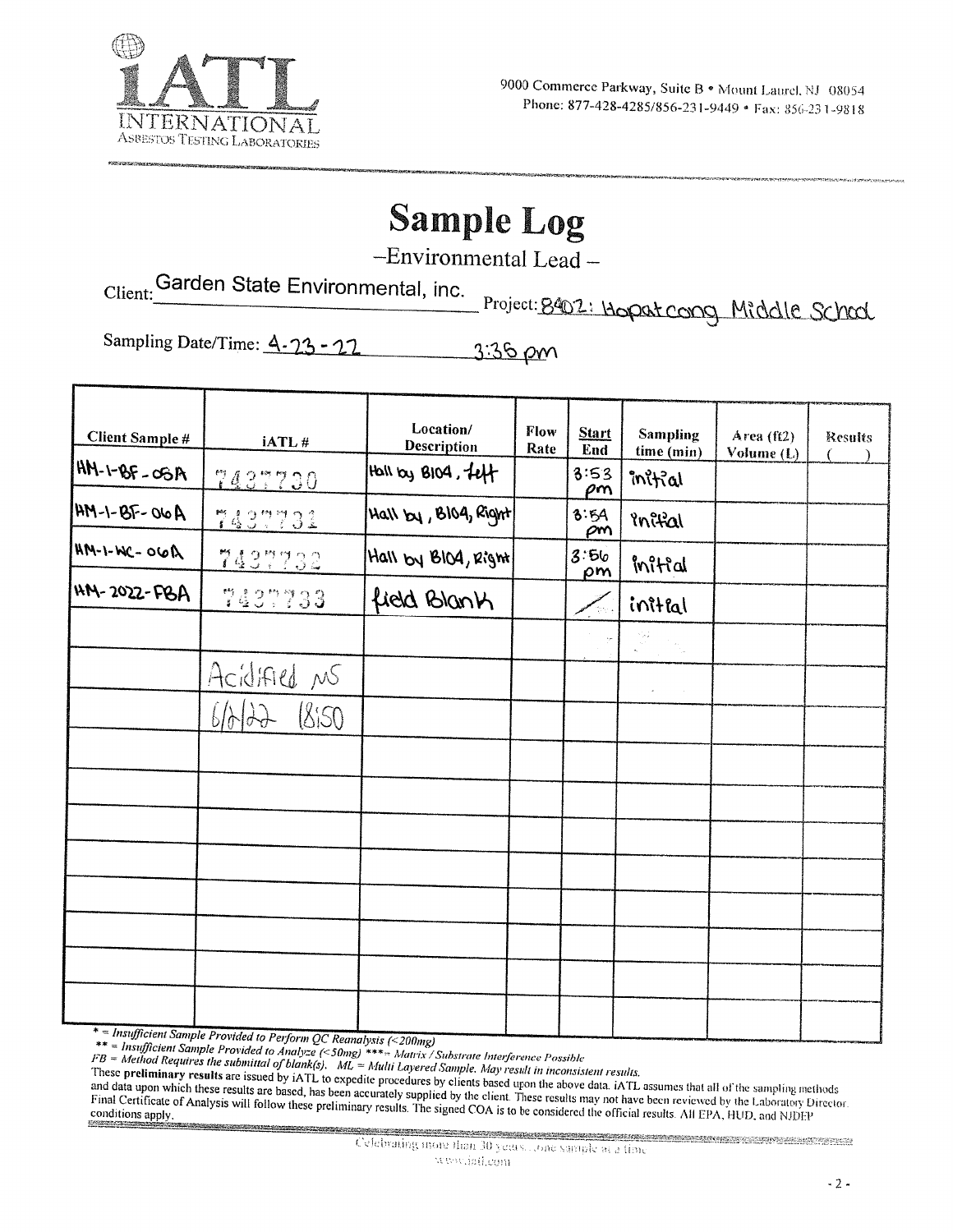

9000 Commerce Parkway Suite B Mt. Laurel, New Jersey 08054 Telephone: 856-231-9449 Email: customerservice@iatl.com

#### CERTIFICATE OF ANALYSIS

Client: Garden State Environmental, Inc. 555 S Broad St. Ste. K Glen Rock NJ 07452

Report Date: 6/3/2022 Report No.: 662247 - Lead Water Project: Hopatcong Middle School Project No.: 8402

Client: GAR373

# LEAD WATER SAMPLE ANALYSIS SUMMARY

| Lab No.: 7437715                            | Location: Hall By A101                                            | Result(ppb):<1.00 |
|---------------------------------------------|-------------------------------------------------------------------|-------------------|
| Client No.: HM-1-WC-01A                     | $*$ Sample acidified to pH <2.                                    |                   |
| Lab No.: 7437716                            | Location: Hall By A101                                            | Result(ppb): 1.10 |
| Client No.: HM-1-BF-01A                     | * Sample acidified to $pH < 2$ .                                  |                   |
| Lab No.: 7437717                            | Location: Hall By A101                                            | Result(ppb): 1.20 |
| Client No.: HM-1-WC-02A                     | $*$ Sample acidified to pH $\leq$ 2.                              |                   |
| Lab No.: 7437718                            | Location: Hall By A101                                            | Result(ppb): 1.10 |
| Client No.: HM-1-BF-02A                     | * Sample acidified to $pH < 2$ .                                  |                   |
| Lab No.: 7437719                            | Location: Kitchen Comp, Right                                     | Result(ppb):27.4  |
| Client No.: HM-1-S-01A                      | * Sample acidified to $pH < 2$ .                                  |                   |
| Lab No.: 7437720                            | Location: Kitchen Comp, Left                                      | Result(ppb):32.0  |
| Client No.: HM-1-S-02A                      | * Sample acidified to pH <2.                                      |                   |
| Lab No.: 7437721<br>Client No.: HM-1-S-03A  | Location: Kitchen Island<br>* Sample acidified to $pH < 2$ .      | Result(ppb):11.2  |
| Lab No.: 7437722<br>Client No.: HM-1-H-01A  | <b>Location:</b> Kitchen Hose<br>* Sample acidified to $pH < 2$ . | Result(ppb):21.2  |
| Lab No.: 7437723<br>Client No.: HM-1-WC-03A | Location: Hall By M112, Left<br>* Sample acidified to $pH < 2$ .  | Result(ppb):<1.00 |
| Lab No.: 7437724<br>Client No.: HM-1-BF-03A | Location: Hall By M112, Left<br>* Sample acidified to $pH < 2$ .  | Result(ppb):<1.00 |

Please refer to the Appendix of this report for further information regarding your analysis.

Date Analyzed: Date Received: 6/2/2022

Approved By:

a Juan fall

Laboratory Director Frank E. Ehrenfeld, III

Analyst: Signature:

Mark Stewart 06/03/2022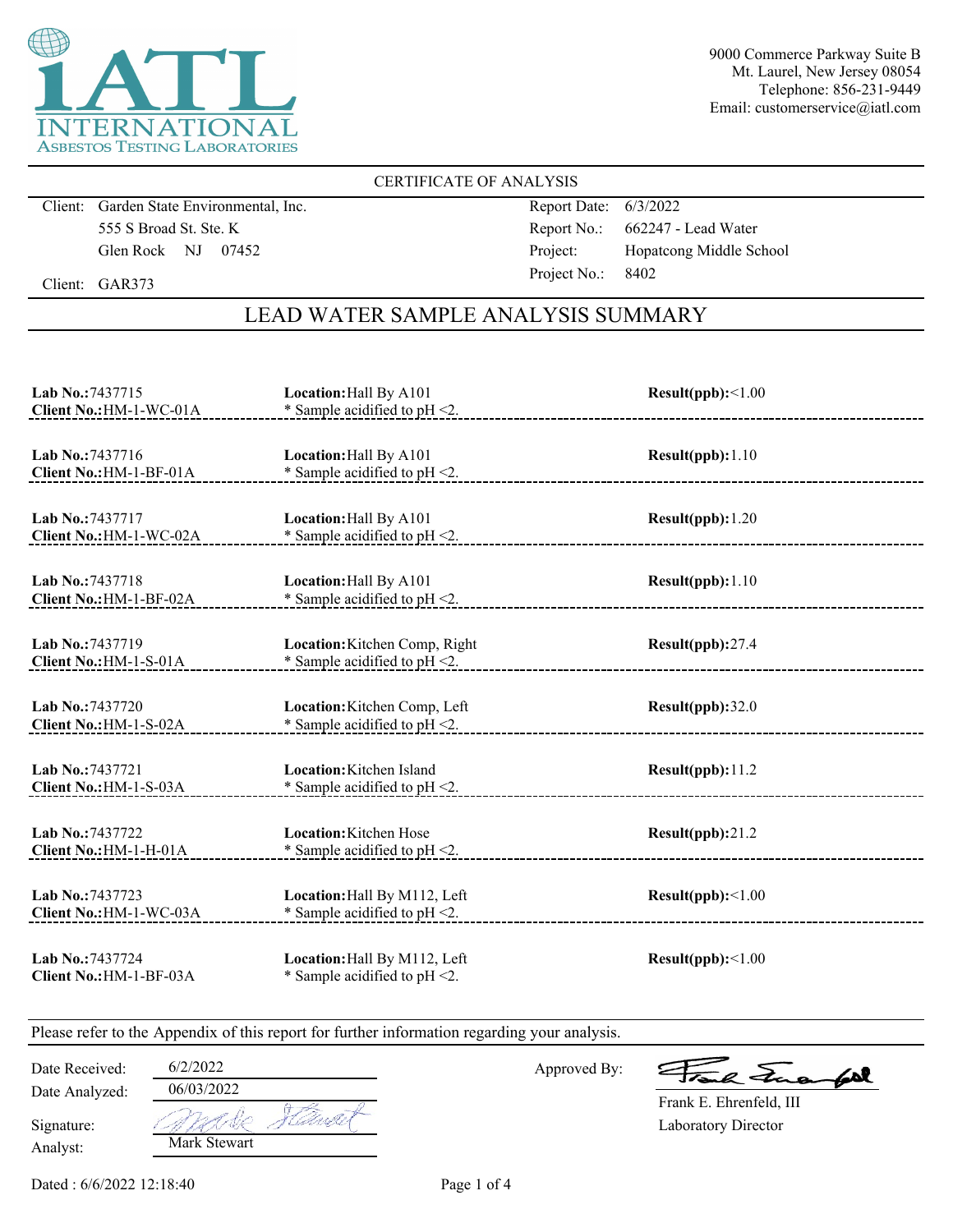

9000 Commerce Parkway Suite B Mt. Laurel, New Jersey 08054 Telephone: 856-231-9449 Email: customerservice@iatl.com

#### CERTIFICATE OF ANALYSIS

Client: Garden State Environmental, Inc. 555 S Broad St. Ste. K Glen Rock NJ 07452

Report Date: 6/3/2022 Report No.: 662247 - Lead Water Project: Hopatcong Middle School Project No.: 8402

Client: GAR373

# LEAD WATER SAMPLE ANALYSIS SUMMARY

| Lab No.: 7437725<br>Client No.: HM-1-WC-04A | Location: Hall By M112, Right<br>* Sample acidified to $pH < 2$ . | Result(ppb):<1.00        |
|---------------------------------------------|-------------------------------------------------------------------|--------------------------|
| Lab No.: 7437726<br>Client No.: HM-1-BF-04A | Location: Hall By M112, Right<br>* Sample acidified to $pH < 2$ . | Result(ppb):<1.00        |
| Lab No.: 7437727<br>Client No.: HM-1-S-06A  | Location: Room B104, Right<br>* Sample acidified to pH <2.        | Result(ppb):29.4         |
| Lab No.: 7437728<br>Client No.: HM-1-S-07A  | Location: Room B104, Left<br>* Sample acidified to $pH < 2$ .     | Result(ppb): 12.2        |
| Lab No.: 7437729<br>Client No.: HM-1-WC-05A | Location: Hall By B104, Left<br>* Sample acidified to pH <2.      | Result(ppb):<1.00        |
| Lab No.: 7437730<br>Client No.: HM-1-BF-05A | Location: Hall By B104, Left<br>* Sample acidified to $pH < 2$ .  | $Result(ppb): \leq 1.00$ |
| Lab No.: 7437731<br>Client No.: HM-1-BF-06A | Location: Hall By B104, Right<br>* Sample acidified to $pH < 2$ . | $Result(ppb): \leq 1.00$ |
| Lab No.: 7437732<br>Client No.: HM-1-WC-06A | Location: Hall By B104, Right<br>* Sample acidified to $pH < 2$ . | Result(ppb):<1.00        |
| Lab No.: 7437733<br>Client No.: HM-2022-FBA | <b>Location: Field Blank</b><br>* Sample acidified to $pH < 2$ .  | Result(ppb):<1.00        |

Please refer to the Appendix of this report for further information regarding your analysis.

Date Analyzed: Date Received: 6/2/2022

Analyst:

Signature:

| . . <i>.</i> |  |
|--------------|--|
| 06/03/2022   |  |
|              |  |
| Mark Stewart |  |

Approved By:

a Jua fol

Laboratory Director Frank E. Ehrenfeld, III

Dated : 6/6/2022 12:18:40 Page 2 of 4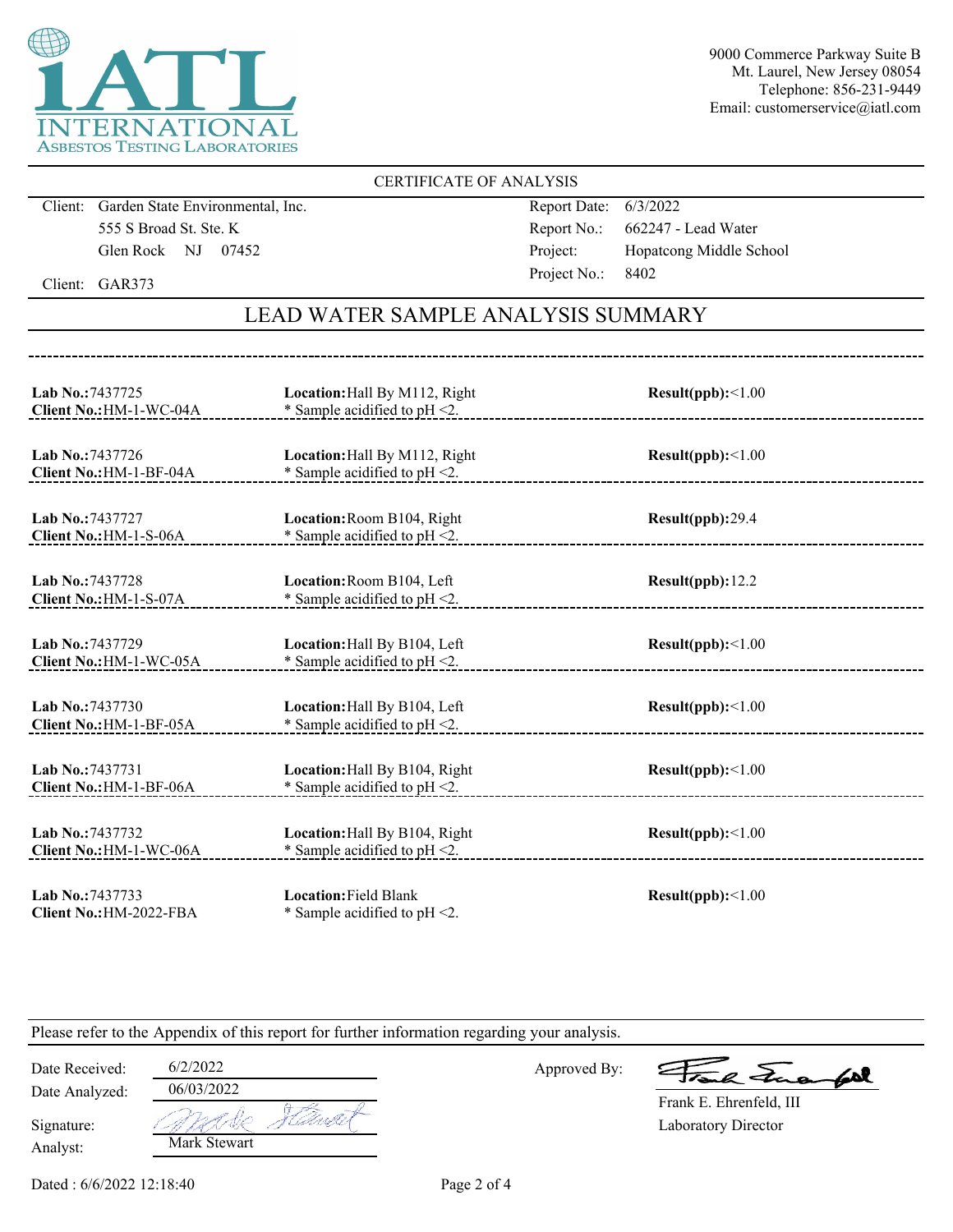

9000 Commerce Parkway Suite B Mt. Laurel, New Jersey 08054 Telephone: 856-231-9449 Email: customerservice@iatl.com

#### CERTIFICATE OF ANALYSIS

Client: Garden State Environmental, Inc. 555 S Broad St. Ste. K Glen Rock NJ 07452

Client: GAR373

Report Date: 6/3/2022 Report No.: 662247 - Lead Water Project: Hopatcong Middle School Project No.: 8402

# Appendix to Analytical Report:

**Customer Contact:** Send ALL Lab Reports **Analysis:** AAS-GF - ASTM D3559-08D

This appendix seeks to promote greater understanding of any observations, exceptions, special instructions, or circumstances that the laboratory needs to communicate to the client concerning the above samples. The information below is used to help promote your ability to make the most informed decisions for you and your customers. Please note the following points of contact for any questions you may have.

**iATL Customer Service:** customerservice@iatl.com **iATL OfficeManager:** ?wchampion@iatl.com **iATL Account Representative:** Kelly Klippel **Sample Login Notes:** See Batch Sheet Attached **Sample Matrix:** Water **Exceptions Noted:** See Following Pages

#### **General Terms, Warrants, Limits, Qualifiers:**

General information about iATL capabilities and client/laboratory relationships and responsibilities are spelled out in iATL policies that are listed at www.iATL.com and in our Quality Assurance Manual per ISO 17025 standard requirements. The information therein is a representation of iATL definitions and policies for turnaround times, sample submittal, collection media, blank definitions, quantification issues and limit of detection, analytical methods and procedures, sub-contracting policies, results reporting options, fees, terms, and discounts, confidentiality, sample archival and disposal, and data interpretation.

iATL warrants the test results to be of a precision normal for the type and methodology employed for each sample submitted. iATL disclaims any other warrants, expressed or implied, including warranty of fitness for a particular purpose and warranty of merchantability. iATL accepts no legal responsibility for the purpose for which the client uses test results. Any analytical work performed must be governed by our Standard Terms and Conditions. Prices, methods and detection limits may be changed without notification. Please contact your Customer Service Representative for the most current information.

This confidential report relates only to those item(s) tested and does not represent an endorsement by NIST-NVLAP, AIHA LAP LLC, or any agency of local, state or province governments nor of any agency of the U.S. government.

This report shall not be reproduced except in full, without written approval of the laboratory.

#### **Information Pertinent to this Report:**

Analysis by AAS Graphite Furnace: - ASTM D3559-08D Certification: - NYS-DOH No. 11021 - NJDEP No. 03863

#### **Note: These methods are analytically equivalent to iATL's accredited method;**

- USEPA 40CFR 141.11B

- USEPA 200.9 Pb, AAS-GF, RL <2 ppb/sample

- USEPA SW 846-7421 - Pb(AAS-GF, RL <2 ppb/sample)

Regulatory limit for lead in drinking water is 15.0 parts per billion as cited in EPA 40 CFR 141.11 National Primary Drinking Water Regulations, Subpart B: Maximum contaminant levels for inorganic chemicals.

All results are based on the samples as received at the lab. iATL assumes that appropriate sampling methods have been used and that the data upon which these results are based have been accurately supplied by the client.

Sample results are not corrected for contamination by field or analytical blanks.

PPB = Parts per billion. 1  $\mu$ g/L = 1 ppb MDL = 0.24 PPB Reporting Limit (RL) = 1.0 PPB